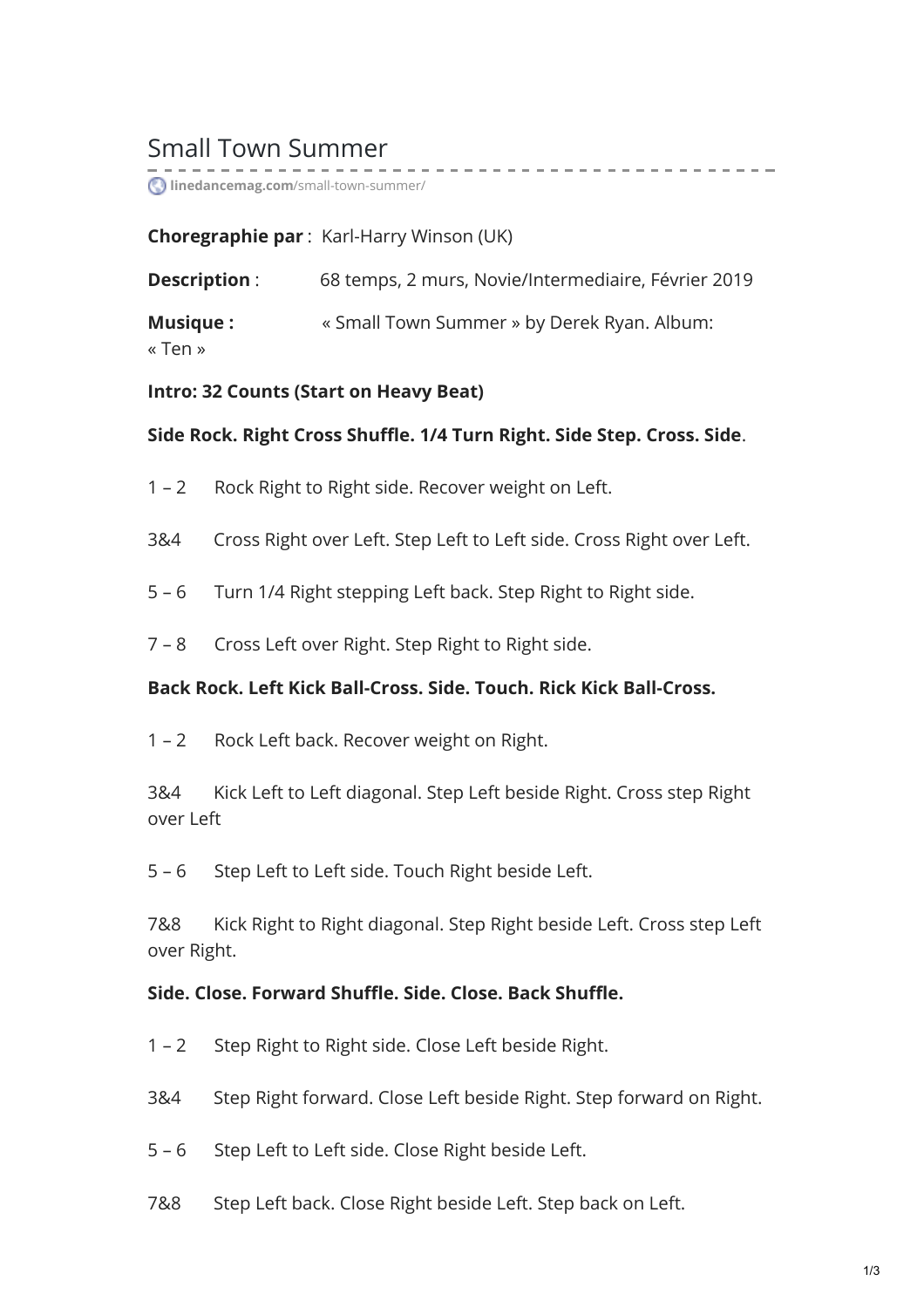## **Back Rock. Step. Pivot 1/4 Turn Left. Weave Left. Point.**

1 – 2 Rock Right back. Recover weight forward on Left.

3 – 4 Step Right forward. Pivot 1/4 turn Left.

5 – 8 Cross Right over Left. Step Left to Left side. Cross Right behind Left. Point Left out to Left side.

# **Weave 1/4 Turn Right. Step. Pivot 1/2 Turn Right. 1/4 Turn Right. Behind Step.**

1 – 4 Cross Left over Right. Step Right to Right side. Cross Left behind Right. Turn 1/4 Right stepping Right forward.

- 5 6 Step Left forward. Pivot 1/2 turn Right.
- 7 8 Turn 1/4 Right stepping Left to Left side. Cross Right behind Left.

## **1/4 Turn Left. Scuff Right. 1/4 Turn Left. Scuff Left. Left Shuffle Forward. Forward Rock.**

- 1 2 Turn 1/4 Left stepping Left forward. Scuff Right beside Left.
- 3 4 Turn 1/4 Left stepping Right forward. Scuff Left beside Right.
- 5&6 Step Left forward. Close Right beside Left. Step Left forward.
- 7 8 Rock forward on Right. Recover weight on Left.

#### **Right Shuffle Back. Back Step. Point Right. Cross Points X2.**

- 1&2 Step back on Right. Close Left beside Right. Step back on Right.
- 3 4 Step back on Left. Point Right toe out to Right side.

5 – 8 Cross Right over Left. Point Left toe out to Left side. Cross Left over Right. Point Right toe to Right side.

## **Cross Rock. Shuffle 1/4 Turn Right. Step. Pivot 3/4 Turn Right. Left Chasse.**

1 – 2 Cross Rock Right over Left. Recover weight on Left. **\*\*RESTART HERE ON WALL 5 FACING 6.00 WALL.**

3&4 Step Right to Right side. Close Left beside Right. Turn 1/4 Right stepping Right forward.